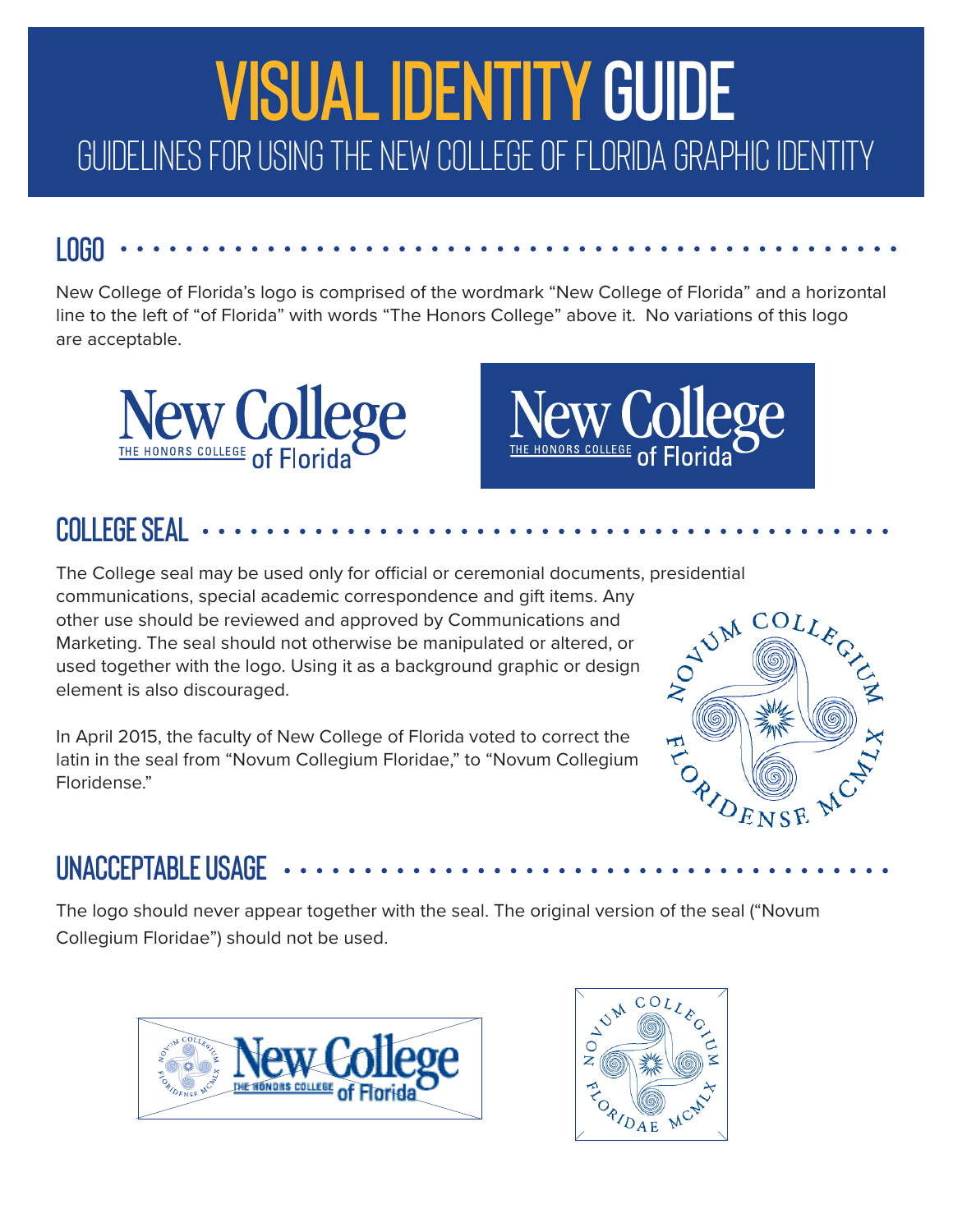**COLOR PALETTE** 

The New College of Florida primary color is blue (PMS 287). The color palette includes four secondary colors and four extended colors that compliment the official color.



#### **DEPARTMENT LOGOS**

Department logos are available from Communications and Marketing. To request a logo for your department, please email communications@ncf.edu.